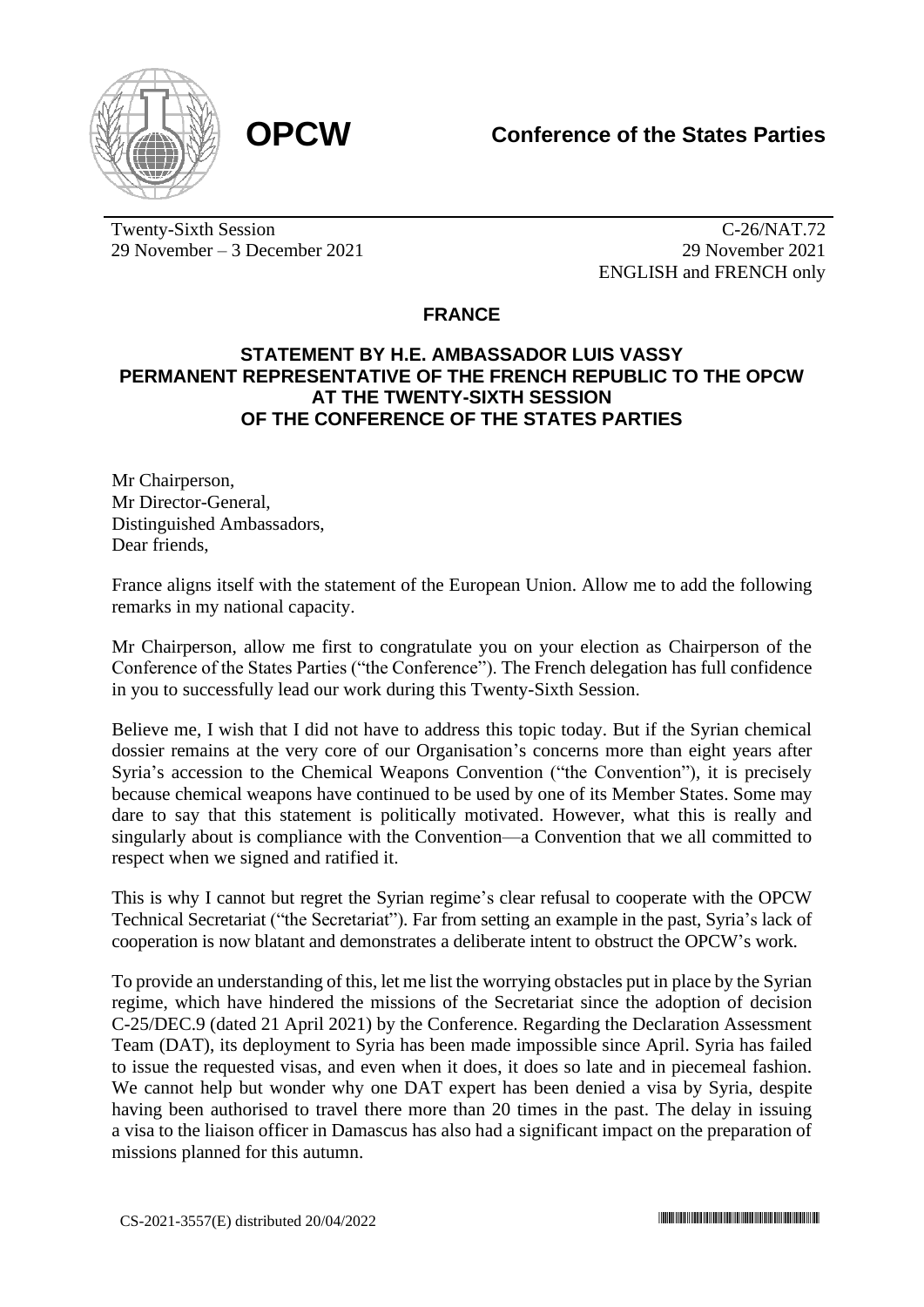C-26/NAT.72 page 2

Clearly, the Syrian regime does not want to cooperate. This is unacceptable. We recall that this obligation to cooperate is enshrined both in paragraph 7 of Article VII of the Convention, to which Syria has acceded, and in resolution 2118 (2013), which requires Syria to provide OPCW and United Nations personnel with immediate and unfettered access to all sites on its territory deemed relevant.

Still, let us recall once again, the measures resulting from the April decision of the Conference are not irreversible. The rights and privileges that were suspended in April can be reinstated. This requires the regime to comply with its international obligations and to cooperate actively and in good faith with the OPCW, which is continuing its work in full transparency and with great professionalism.

Beyond that, we recall that only a credible, viable, and inclusive political solution in line with United Nations Security Council resolution 2254 (2015) can bring an end to the Syrian conflict. While the Convention has been violated by the Syrian regime, which has continued to use chemical weapons against its people since 2013, my country remains fully mobilised in order that an appropriate response be provided, within the framework of the International Partnership Against Impunity for the Use of Chemical Weapons or before the relevant national jurisdictions dealing with these matters, so that access to justice can be given the victims.

The chemical nerve agent attack against Mr Alexei Navalny on 20 August 2020 on the territory of the Russian Federation was shocking to us all.

France shares the conclusions of several of its European partners and the Secretariat regarding the facts surrounding poisoning with a military nerve agent of the novichok group. We condemn in the strongest possible terms the shocking and reckless use of such an agent. The use of chemical weapons anywhere, at any time, by anyone, and under any circumstances is unacceptable and contravenes international norms against the use of such weapons. It is imperative that light be shed on the circumstances of this crime and those who perpetrated it, that those responsible be held accountable, and that all measures be taken to prevent the recurrence of such attacks.

It is first and foremost the responsibility of the Russian Federation to initiate a credible and transparent investigation into this criminal act on its territory, against a Russian citizen, by means of a nerve agent from the family of agents developed by Russia. We are still waiting for the Russian Federation to provide credible explanations about this assassination attempt.

As you know, the Permanent Representation of the Russian Federation sent a note verbale to my country through the Secretariat, which was received on 18 October 2021. In accordance with the provisions of paragraph 2 of Article IX of the Convention, France replied within the prescribed time limit, through a note verbale dated 18 October 2021.

Like every year, the Conference will decide on the OPCW Programme and Budget. This is, however, the first biennial budget that will be put before us, allowing for a longer-term vision of the management of the Organisation. France wishes to commend the excellent work by the co-facilitators, Mr Jerzy Gierasimiuk and Mr Matteo Fachinotti, in the run-up to the October session of the Executive Council ("the Council"), which allowed the Council to recommend the adoption of the Draft Programme and Budget for 2022–2023.